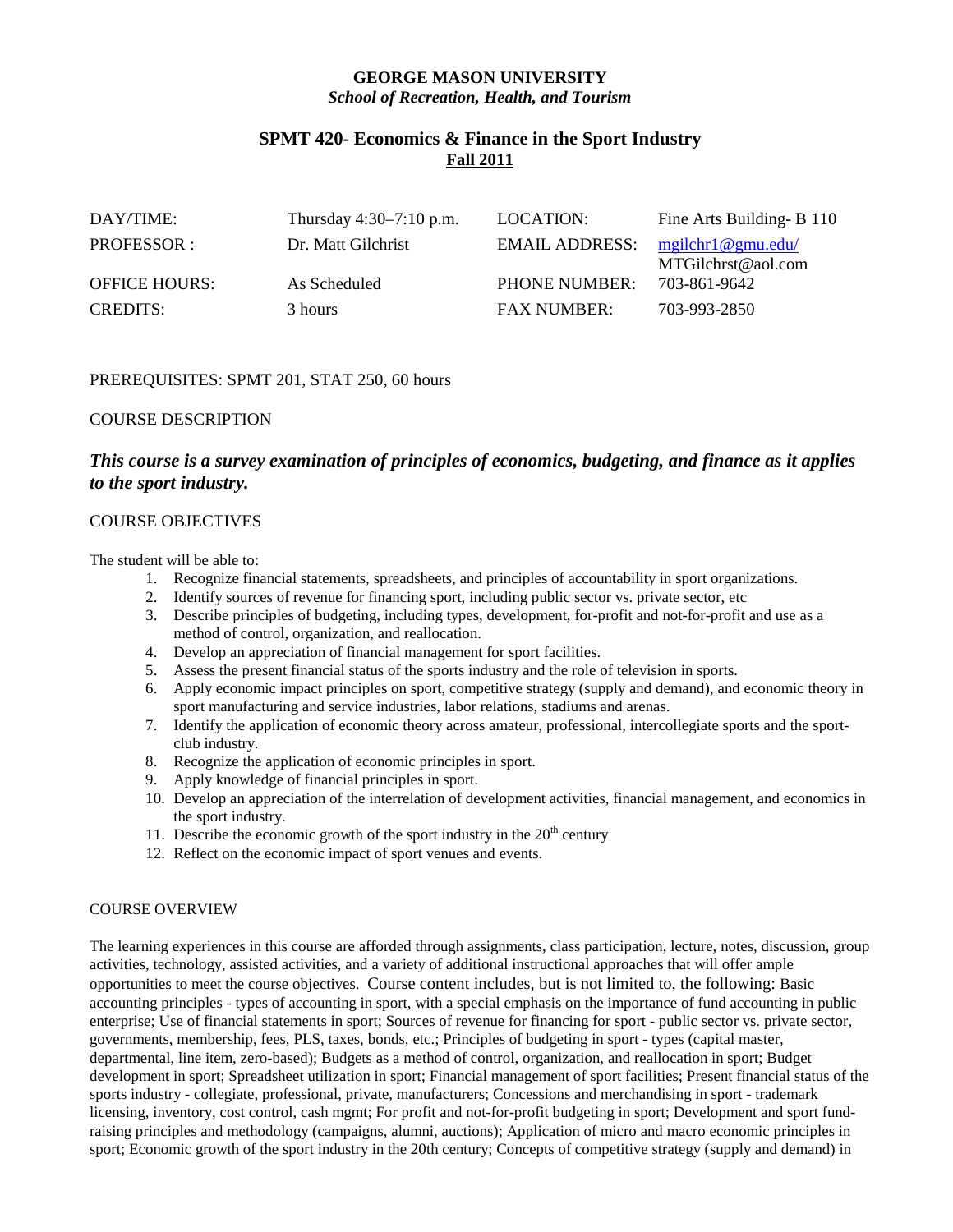sport; Economic impact principles in sport; Economic theory applied to sport manufacturing and service industries; Economic theory applied to professional sports; Economic perspectives in labor relations in professional sports; Economic theory applied to sport stadiums and arenas; Economic theory applied to intercollegiate sports; Impact of the television industry on professional sports; Impact of the television industry on intercollegiate sports; Economic impact of sport venues and events; Economic theory applied to the sport club industry; Relating infrastructure to competitive strategies in the manufacturing and service industries in sport.

### HONOR CODE

George Mason shares in the tradition of an honor system that has existed in Virginia since 1842. The Honor Code is an integral part of university life. On the application for admission, students sign a statement agreeing to conform to and uphold the Honor Code. Students are responsible, therefore, for understanding the code's provisions. In the spirit of the code, a student's word is a declaration of good faith acceptable as truth in all academic matters. Cheating and attempted cheating, plagiarism, lying, and stealing of academic work and related materials constitute Honor Code violations. To maintain an academic community according to these standards, students and faculty must report all alleged violations to the Honor Committee. Any student who has knowledge of, but does not report, a violation may be accused of lying under the Honor Code. Students in this course are held to the strictest standards of the George Mason University Honor Code.

#### STUDENT SUPPORT

Any eligible student with an exceptionality documented through George Mason University's Disability Resource Center must notify the instructor so that suitable accommodations can be implemented. The notification should take place during the first week of classes.

#### Expectations:

- 1. All assigned reading for each class is to be completed prior to coming to class.
- 2. All written assignments must be typed (computer word processing is recommended).
- 3. Regular attendance and participation is expected.
- 4. If you miss a class, it is your responsibility to obtain class materials from sources other than the instructor.
- 5. Students must abide by the Honor Code, guided by the spirit of academic integrity.

#### Class Attendance:

It enhances your academic success to be in class; therefore, you should attend all scheduled class meetings in accordance with George Mason policy: Students are expected to attend the class periods of the courses for which they register. In-class participation is important not only to the individual student, but to the class as a whole. Because class participation may be a factor in grading, instructors may use absence, tardiness, or early departure as de facto evidence of nonparticipation. **Any student who does not attend at least 60% of the classes will not pass the course.** Excessive absences or tardiness result in lowering of your grade. Students who miss an exam with an acceptable excuse may be penalized according to the individual instructor's grading policy, as stated in the course syllabus.

#### Participation:

Respect the free exchange of thought in an academic environment and the participants therein. For example: a) do not have any sound emitting devices turned on; b) wait until the teacher/guest speaker has finished prior to gathering your belongings; and c) do not smoke, chew tobacco, eat, sleep, disrupt others by inappropriate talking, or disrespect the class schedule by being tardy. You are encouraged to a) feel free to openly and respectfully contribute your thoughts; b) listen actively to the comments of others; c) be punctual; d) ask any and all appropriate questions that you have; and e) maintain civility in your interpersonal communications. Class discussions will be conducted in a civil, informed fashion wherein disruptive students will be asked to leave the class. Your contributions are not only welcomed, they are essential. **This may also apply to laptops…if they are not needed during discussions, they should not be opened/on.**

#### Alternative Work:

Make-up work is not allowed in this class. Only those excused absences supported by documentation will be addressed at the instructor's discretion on an individual basis (e.g. a physician's note for an illness). Alternative work due to intercollegiate athletic competitions or other legitimate university activity must be arranged – prior -- to due date. A grade of zero ('0') will be assigned to all missed work unless otherwise determined by the instructor. *There will be no extra credit option in this course.*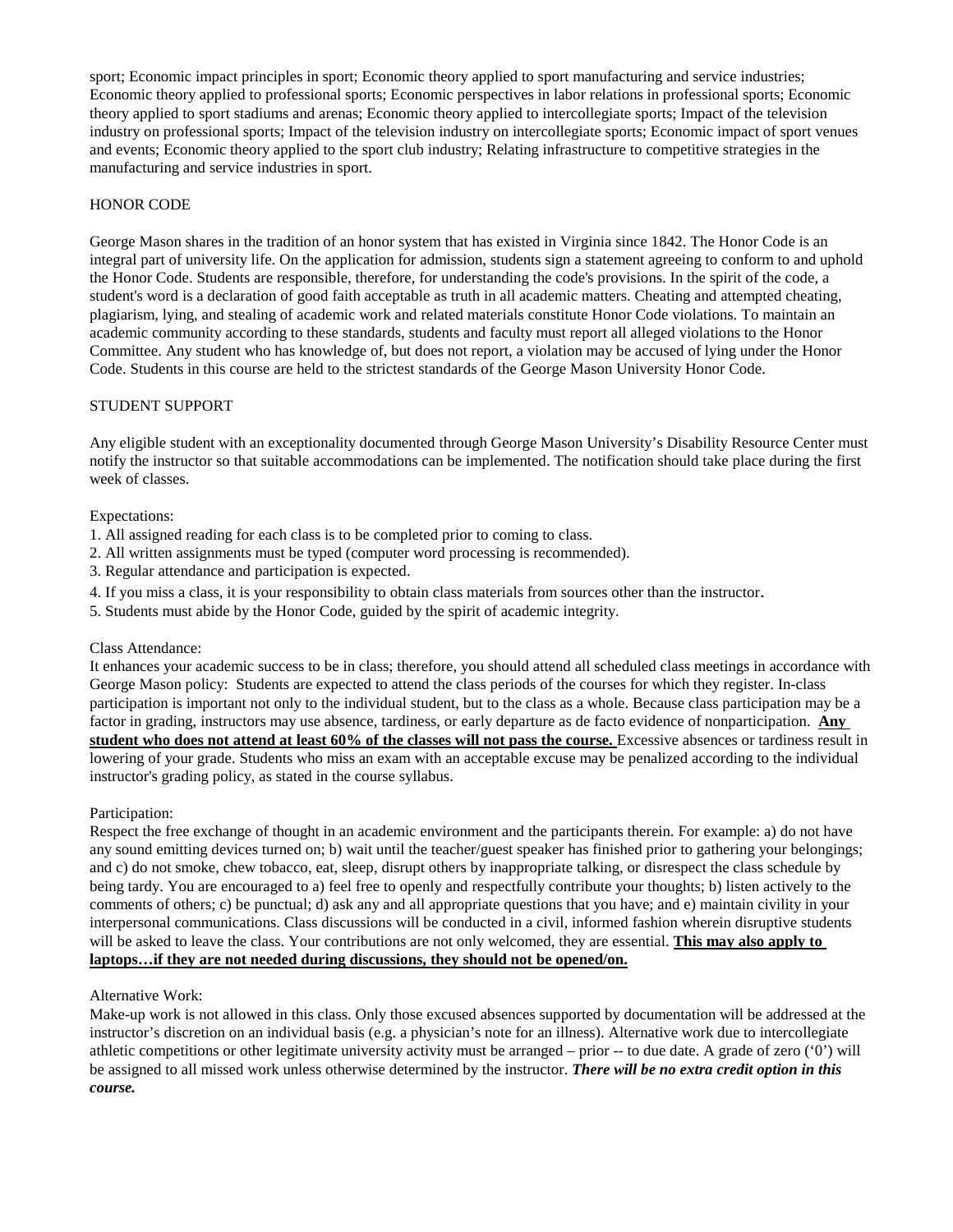## REQUIRED READINGS

Readings will include assigned chapters within the text and/or current articles and news in sport management (e.g. Sports Business Journal, internet articles, etc.) to be determined by instructor.

Students will be required to be prepared each week with a reading (article, internet item, etc.) directly related to the course content for class discussion.

*Required Texts:* Sawyer, T.H., Hypes, M.G., & Hypes, J.A. (2004). *Financing the Sport Enterprise.* Champaign, IL: Sagamore Publishing.

Subscription to Street and Smith's Sports Business Journal (information on reduced-rate subscription will be provided to student prior to first class.)

Guest speakers may be utilized to expand upon topics covered in the assigned readings and class lectures.

Professor may provide additional supplemental readings as required by current events and/or class interests.

## EVALUATION

#### *Graded Assessment:*

Assessment of student objectives and performance will include, but is not limited to, successful completion of a combination of quizzes, exams, written and/or oral projects/presentations, and regular in-class and/or out-of-class assignments.

Specifically, graded assessments will include (please note that requirements and expectations for grading for each assessment will be explained in detail in class prior to assignment being due):

- a) **Take-home quizzes** (to cover assigned readings and class lectures). Each will include short answer/essay questions, and will count as 15% of final grade;
- **b) Interview project-** You will be asked to interview a sports manager for a high school, college, club or professional sports organization, and write up a report of your findings. This will count as 15% of your grade
- c) "Formal" **class presentation & paper**, on a topic mutually agreed upon between professor and student on a subject specifically relevant to SPMT 420, exercise will count as 35% of final grade; and
- d) Cumulative **class participation** will count as 10% of final grade. This will include attendance, participation in class discussions, and any other smaller homework/classwork assignments.

#### **Grading Scale**

| $A = 94 - 100$ | $B_{+} = 88 - 89$ | $C_{+}$ = 78 – 79 | $D = 60 - 69$ |
|----------------|-------------------|-------------------|---------------|
| $A - 90 - 93$  | $B = 84 - 87$     | $C = 74 - 77$     | $F = 0-59$    |
|                | $B - = 80 - 83$   | $C_{-}$ = 70 – 73 |               |

#### **NOTE:** *A detailed schedule of weekly assignments will be provided during the first class meeting.*



- All students are held to the standards of the George Mason University Honor Code [See http://www.gmu.edu/catalog/apolicies/#Anchor12]
- $\triangle$  University policy states that all sound emitting devices shall be turned off during class unless otherwise authorized by the professor
- $\triangleleft$  Students with disabilities who seek accommodations in a course must be registered with the Disability Resource Center (DRC) and inform the instructor , in writing, at the beginning of the semester [See www.gmu.edu/student/drc]
- For additional School of Recreation, Health, and Tourism information, please visit the website at http://rht.gmu.edu

**EST. 2004**